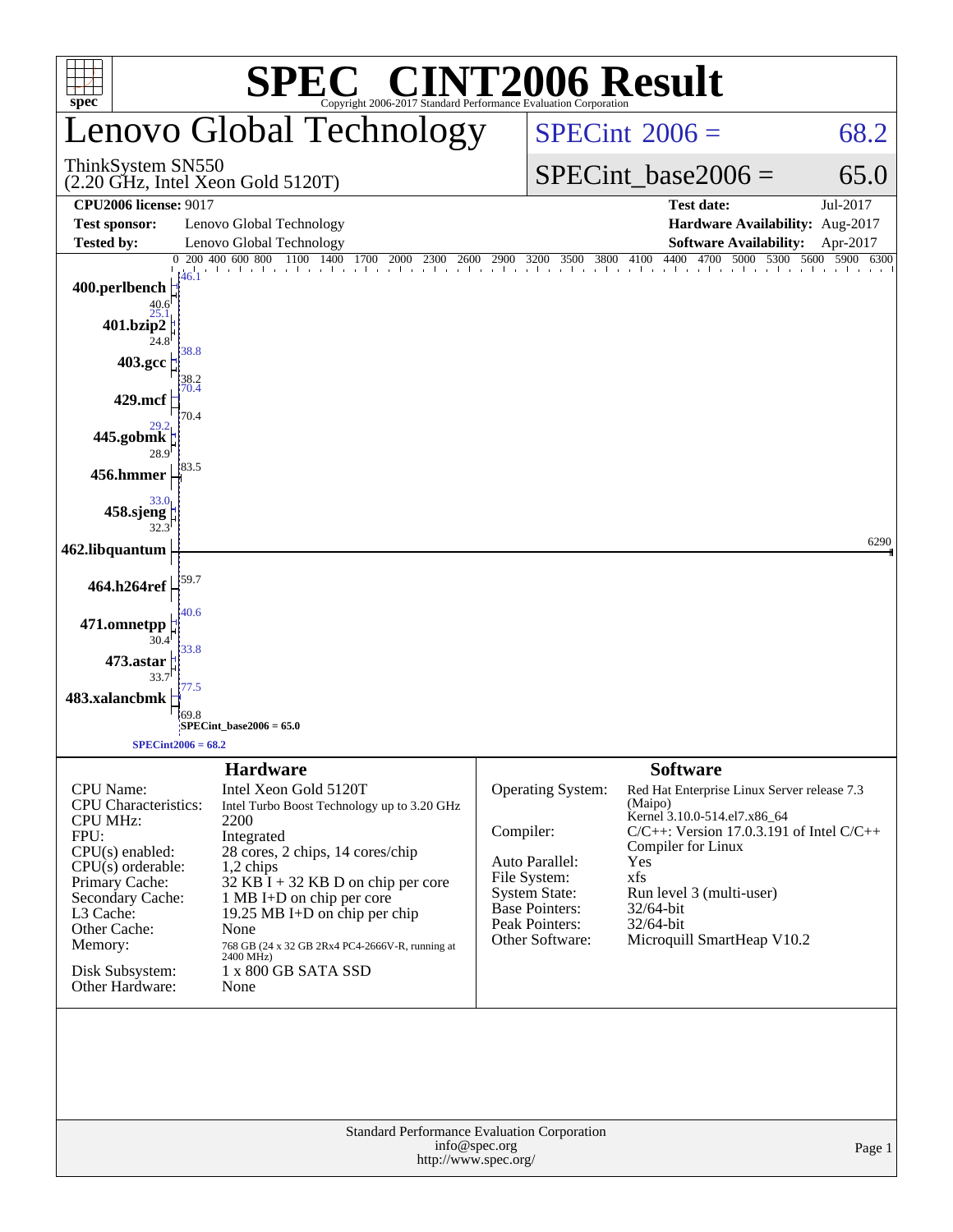

### enovo Global Technology

#### ThinkSystem SN550

(2.20 GHz, Intel Xeon Gold 5120T)

 $SPECint2006 = 68.2$  $SPECint2006 = 68.2$ 

### SPECint base2006 =  $65.0$

**[Test sponsor:](http://www.spec.org/auto/cpu2006/Docs/result-fields.html#Testsponsor)** Lenovo Global Technology **[Hardware Availability:](http://www.spec.org/auto/cpu2006/Docs/result-fields.html#HardwareAvailability)** Aug-2017

**[CPU2006 license:](http://www.spec.org/auto/cpu2006/Docs/result-fields.html#CPU2006license)** 9017 **[Test date:](http://www.spec.org/auto/cpu2006/Docs/result-fields.html#Testdate)** Jul-2017 **[Tested by:](http://www.spec.org/auto/cpu2006/Docs/result-fields.html#Testedby)** Lenovo Global Technology **[Software Availability:](http://www.spec.org/auto/cpu2006/Docs/result-fields.html#SoftwareAvailability)** Apr-2017

#### **[Results Table](http://www.spec.org/auto/cpu2006/Docs/result-fields.html#ResultsTable)**

|                                                                                                          |                |              |                | <b>Base</b> |                |       | <b>Peak</b>    |              |                |              |                |              |
|----------------------------------------------------------------------------------------------------------|----------------|--------------|----------------|-------------|----------------|-------|----------------|--------------|----------------|--------------|----------------|--------------|
| <b>Benchmark</b>                                                                                         | <b>Seconds</b> | <b>Ratio</b> | <b>Seconds</b> | Ratio       | <b>Seconds</b> | Ratio | <b>Seconds</b> | <b>Ratio</b> | <b>Seconds</b> | <b>Ratio</b> | <b>Seconds</b> | <b>Ratio</b> |
| 400.perlbench                                                                                            | 241            | 40.6         | 241            | 40.5        | 241            | 40.6  | 212            | 46.2         | 212            | 46.1         | 212            | 46.0         |
| 401.bzip2                                                                                                | 389            | 24.8         | 389            | 24.8        | 389            | 24.8  | 385            | 25.1         | 385            | 25.0         | 385            | 25.1         |
| $403.\mathrm{gcc}$                                                                                       | 211            | 38.2         | 211            | 38.2        | 211            | 38.1  | 207            | 38.8         | 208            | 38.8         | 207            | <u>38.8</u>  |
| $429$ mcf                                                                                                | 130            | 70.4         | 130            | 70.4        | 129            | 70.5  | <b>130</b>     | 70.4         | 129            | 70.5         | 132            | 69.1         |
| $445$ .gobmk                                                                                             | 363            | 28.9         | 364            | 28.9        | 363            | 28.9  | 359            | 29.2         | 359            | 29.2         | <u>359</u>     | 29.2         |
| $456.$ hmmer                                                                                             | 112            | 83.5         | 112            | 83.4        | 112            | 83.6  | 112            | 83.5         | 112            | 83.4         | 112            | 83.6         |
| $458$ .sjeng                                                                                             | 375            | 32.3         | 375            | 32.3        | 374            | 32.3  | 367            | 33.0         | 367            | 33.0         | 367            | 33.0         |
| 462.libquantum                                                                                           | 3.29           | 6290         | 3.29           | 6300        | 3.30           | 6280  | 3.29           | 6290         | 3.29           | 6300         | 3.30           | 6280         |
| 464.h264ref                                                                                              | 370            | 59.9         | 371            | 59.6        | 371            | 59.7  | 370            | 59.9         | 371            | 59.6         | 371            | 59.7         |
| 471.omnetpp                                                                                              | 205            | 30.5         | 206            | 30.3        | 205            | 30.4  | 153            | 41.0         | 154            | 40.6         | 154            | 40.6         |
| 473.astar                                                                                                | 208            | 33.8         | 208            | 33.7        | 209            | 33.7  | 208            | 33.8         | 208            | 33.8         | 208            | 33.7         |
| 483.xalancbmk                                                                                            | 98.8           | 69.8         | 98.8           | 69.8        | 98.8           | 69.8  | 89.0           | 77.5         | 89.0           | 77.5         | 89.3           | 77.3         |
| Results appear in the order in which they were run. Bold underlined text indicates a median measurement. |                |              |                |             |                |       |                |              |                |              |                |              |

#### **[Submit Notes](http://www.spec.org/auto/cpu2006/Docs/result-fields.html#SubmitNotes)**

The config file option 'submit' was used.

### **[Operating System Notes](http://www.spec.org/auto/cpu2006/Docs/result-fields.html#OperatingSystemNotes)**

Stack size set to unlimited using "ulimit -s unlimited"

### **[Platform Notes](http://www.spec.org/auto/cpu2006/Docs/result-fields.html#PlatformNotes)**

 BIOS configuration: Choose Operating Mode set to Maximum Performance Hyper-Threading set to Disable LLC dead line alloc set to Disable Sysinfo program /home/cpu2006-1.2-ic17.0u3/config/sysinfo.rev6993 Revision 6993 of 2015-11-06 (b5e8d4b4eb51ed28d7f98696cbe290c1) running on SN550 Sun Jul 23 14:27:22 2017

 This section contains SUT (System Under Test) info as seen by some common utilities. To remove or add to this section, see: <http://www.spec.org/cpu2006/Docs/config.html#sysinfo>

 From /proc/cpuinfo model name : Intel(R) Xeon(R) Gold 5120T CPU @ 2.20GHz 2 "physical id"s (chips) 28 "processors" cores, siblings (Caution: counting these is hw and system dependent. The following excerpts from /proc/cpuinfo might not be reliable. Use with caution.)

Continued on next page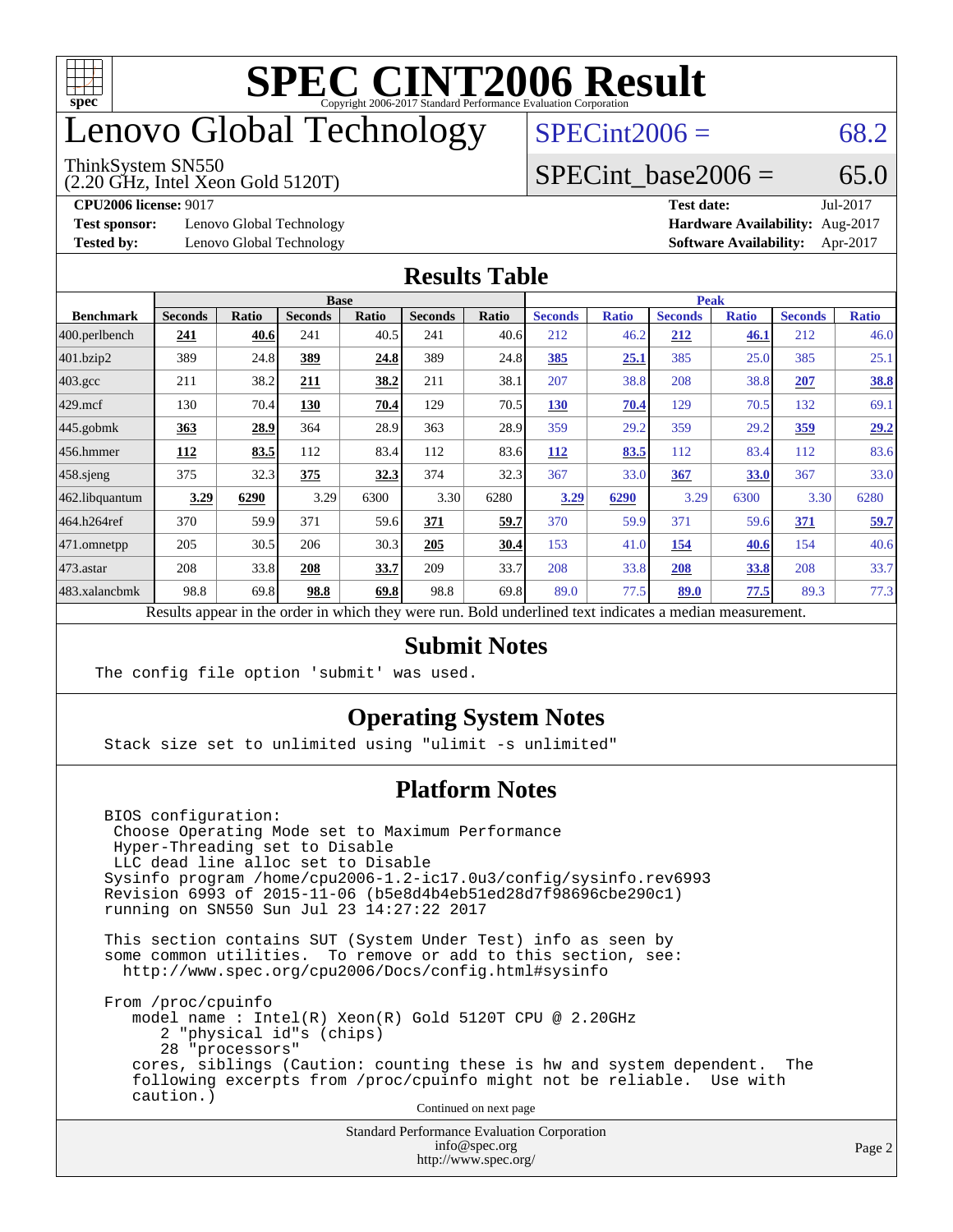

### enovo Global Technology

 $SPECint2006 = 68.2$  $SPECint2006 = 68.2$ 

(2.20 GHz, Intel Xeon Gold 5120T) ThinkSystem SN550

SPECint base2006 =  $65.0$ 

**[Test sponsor:](http://www.spec.org/auto/cpu2006/Docs/result-fields.html#Testsponsor)** Lenovo Global Technology **[Hardware Availability:](http://www.spec.org/auto/cpu2006/Docs/result-fields.html#HardwareAvailability)** Aug-2017 **[Tested by:](http://www.spec.org/auto/cpu2006/Docs/result-fields.html#Testedby)** Lenovo Global Technology **[Software Availability:](http://www.spec.org/auto/cpu2006/Docs/result-fields.html#SoftwareAvailability)** Apr-2017

**[CPU2006 license:](http://www.spec.org/auto/cpu2006/Docs/result-fields.html#CPU2006license)** 9017 **[Test date:](http://www.spec.org/auto/cpu2006/Docs/result-fields.html#Testdate)** Jul-2017

#### **[Platform Notes \(Continued\)](http://www.spec.org/auto/cpu2006/Docs/result-fields.html#PlatformNotes)**

 cpu cores : 14 siblings : 14 physical 0: cores 0 1 2 3 4 5 6 8 9 10 11 12 13 14 physical 1: cores 0 1 2 3 4 5 6 8 9 10 11 12 13 14 cache size : 19712 KB From /proc/meminfo MemTotal: 792249024 kB HugePages\_Total: 0<br>Hugepagesize: 2048 kB Hugepagesize: From /etc/\*release\* /etc/\*version\* os-release: NAME="Red Hat Enterprise Linux Server" VERSION="7.3 (Maipo)" ID="rhel" ID\_LIKE="fedora" VERSION\_ID="7.3" PRETTY\_NAME="Red Hat Enterprise Linux Server 7.3 (Maipo)" ANSI\_COLOR="0;31" CPE\_NAME="cpe:/o:redhat:enterprise\_linux:7.3:GA:server" redhat-release: Red Hat Enterprise Linux Server release 7.3 (Maipo) system-release: Red Hat Enterprise Linux Server release 7.3 (Maipo) system-release-cpe: cpe:/o:redhat:enterprise\_linux:7.3:ga:server uname -a: Linux SN550 3.10.0-514.el7.x86\_64 #1 SMP Wed Oct 19 11:24:13 EDT 2016 x86\_64 x86\_64 x86\_64 GNU/Linux run-level 3 Jul 23 14:24 SPEC is set to: /home/cpu2006-1.2-ic17.0u3 Filesystem Type Size Used Avail Use% Mounted on /dev/sda4 xfs 687G 195G 493G 29% /home Additional information from dmidecode: Warning: Use caution when you interpret this section. The 'dmidecode' program reads system data which is "intended to allow hardware to be accurately determined", but the intent may not be met, as there are frequent changes to hardware, firmware, and the "DMTF SMBIOS" standard. BIOS Lenovo -[IVE109A-1.00]- 04/27/2017 Memory: 24x Samsung M393A4K40BB2-CTD 32 GB 2 rank 2666 MHz, configured at 2400 MHz (End of data from sysinfo program)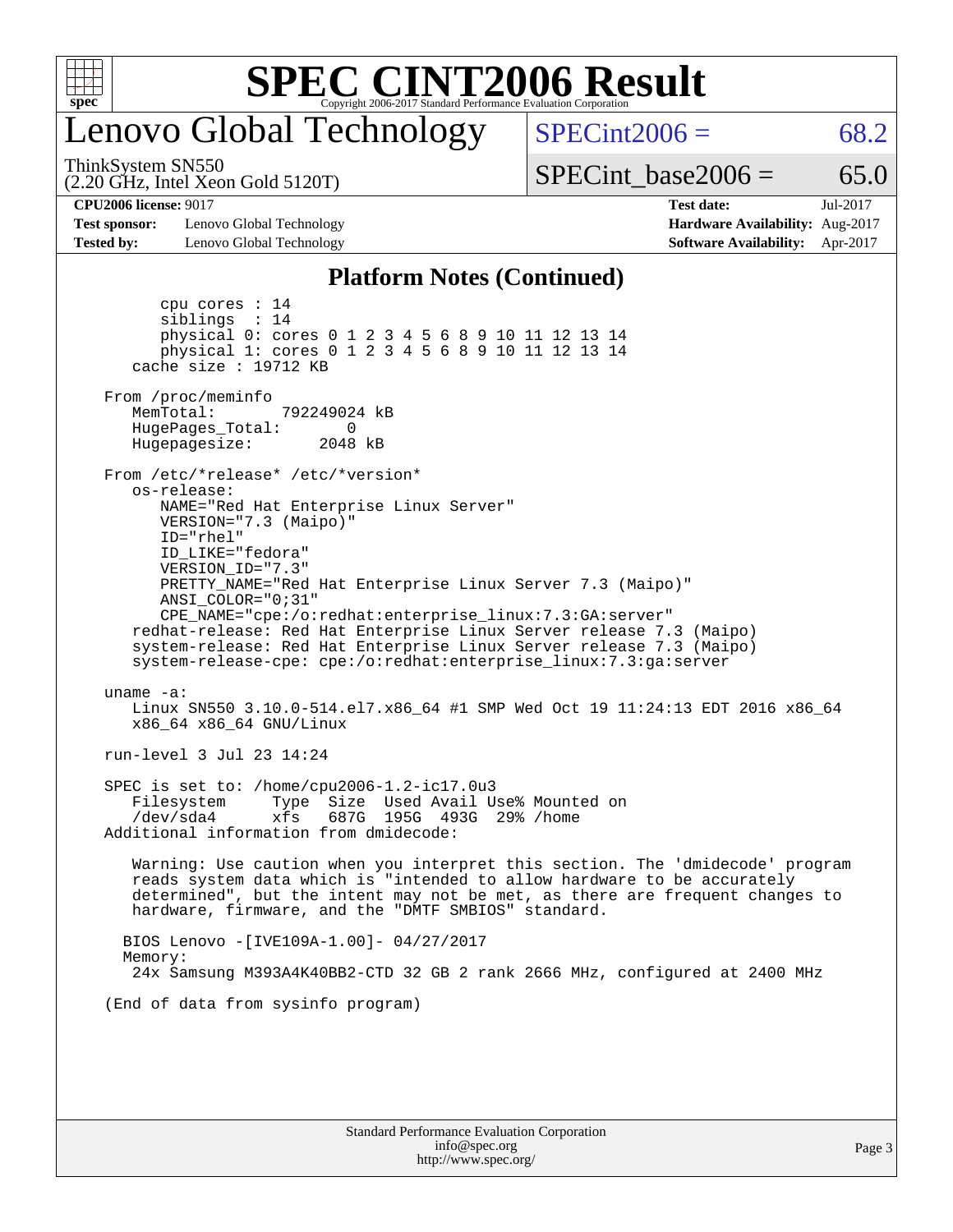

### enovo Global Technology

 $SPECint2006 = 68.2$  $SPECint2006 = 68.2$ 

(2.20 GHz, Intel Xeon Gold 5120T) ThinkSystem SN550

SPECint base2006 =  $65.0$ 

**[Test sponsor:](http://www.spec.org/auto/cpu2006/Docs/result-fields.html#Testsponsor)** Lenovo Global Technology **[Hardware Availability:](http://www.spec.org/auto/cpu2006/Docs/result-fields.html#HardwareAvailability)** Aug-2017

**[CPU2006 license:](http://www.spec.org/auto/cpu2006/Docs/result-fields.html#CPU2006license)** 9017 **[Test date:](http://www.spec.org/auto/cpu2006/Docs/result-fields.html#Testdate)** Jul-2017 **[Tested by:](http://www.spec.org/auto/cpu2006/Docs/result-fields.html#Testedby)** Lenovo Global Technology **[Software Availability:](http://www.spec.org/auto/cpu2006/Docs/result-fields.html#SoftwareAvailability)** Apr-2017

#### **[General Notes](http://www.spec.org/auto/cpu2006/Docs/result-fields.html#GeneralNotes)**

Environment variables set by runspec before the start of the run: KMP AFFINITY = "granularity=fine, compact,  $0,3$ " LD\_LIBRARY\_PATH = "/home/cpu2006-1.2-ic17.0u3/lib/ia32:/home/cpu2006-1.2-ic17.0u3/lib/intel64:/home/cpu2006-1.2-ic17.0u3/sh10.2" OMP\_NUM\_THREADS = "28"

 Binaries compiled on a system with 1x Intel Core i7-4790 CPU + 32GB RAM memory using Redhat Enterprise Linux 7.2 Transparent Huge Pages enabled by default. Filesystem page cache cleared with: shell invocation of 'sync; echo 3 > /proc/sys/vm/drop\_caches' prior to run

### **[Base Compiler Invocation](http://www.spec.org/auto/cpu2006/Docs/result-fields.html#BaseCompilerInvocation)**

[C benchmarks](http://www.spec.org/auto/cpu2006/Docs/result-fields.html#Cbenchmarks): [icc -m64](http://www.spec.org/cpu2006/results/res2017q4/cpu2006-20170918-50084.flags.html#user_CCbase_intel_icc_64bit_bda6cc9af1fdbb0edc3795bac97ada53)

[C++ benchmarks:](http://www.spec.org/auto/cpu2006/Docs/result-fields.html#CXXbenchmarks) [icpc -m64](http://www.spec.org/cpu2006/results/res2017q4/cpu2006-20170918-50084.flags.html#user_CXXbase_intel_icpc_64bit_fc66a5337ce925472a5c54ad6a0de310)

### **[Base Portability Flags](http://www.spec.org/auto/cpu2006/Docs/result-fields.html#BasePortabilityFlags)**

 400.perlbench: [-DSPEC\\_CPU\\_LP64](http://www.spec.org/cpu2006/results/res2017q4/cpu2006-20170918-50084.flags.html#b400.perlbench_basePORTABILITY_DSPEC_CPU_LP64) [-DSPEC\\_CPU\\_LINUX\\_X64](http://www.spec.org/cpu2006/results/res2017q4/cpu2006-20170918-50084.flags.html#b400.perlbench_baseCPORTABILITY_DSPEC_CPU_LINUX_X64) 401.bzip2: [-DSPEC\\_CPU\\_LP64](http://www.spec.org/cpu2006/results/res2017q4/cpu2006-20170918-50084.flags.html#suite_basePORTABILITY401_bzip2_DSPEC_CPU_LP64) 403.gcc: [-DSPEC\\_CPU\\_LP64](http://www.spec.org/cpu2006/results/res2017q4/cpu2006-20170918-50084.flags.html#suite_basePORTABILITY403_gcc_DSPEC_CPU_LP64) 429.mcf: [-DSPEC\\_CPU\\_LP64](http://www.spec.org/cpu2006/results/res2017q4/cpu2006-20170918-50084.flags.html#suite_basePORTABILITY429_mcf_DSPEC_CPU_LP64) 445.gobmk: [-DSPEC\\_CPU\\_LP64](http://www.spec.org/cpu2006/results/res2017q4/cpu2006-20170918-50084.flags.html#suite_basePORTABILITY445_gobmk_DSPEC_CPU_LP64) 456.hmmer: [-DSPEC\\_CPU\\_LP64](http://www.spec.org/cpu2006/results/res2017q4/cpu2006-20170918-50084.flags.html#suite_basePORTABILITY456_hmmer_DSPEC_CPU_LP64) 458.sjeng: [-DSPEC\\_CPU\\_LP64](http://www.spec.org/cpu2006/results/res2017q4/cpu2006-20170918-50084.flags.html#suite_basePORTABILITY458_sjeng_DSPEC_CPU_LP64) 462.libquantum: [-DSPEC\\_CPU\\_LP64](http://www.spec.org/cpu2006/results/res2017q4/cpu2006-20170918-50084.flags.html#suite_basePORTABILITY462_libquantum_DSPEC_CPU_LP64) [-DSPEC\\_CPU\\_LINUX](http://www.spec.org/cpu2006/results/res2017q4/cpu2006-20170918-50084.flags.html#b462.libquantum_baseCPORTABILITY_DSPEC_CPU_LINUX) 464.h264ref: [-DSPEC\\_CPU\\_LP64](http://www.spec.org/cpu2006/results/res2017q4/cpu2006-20170918-50084.flags.html#suite_basePORTABILITY464_h264ref_DSPEC_CPU_LP64) 471.omnetpp: [-DSPEC\\_CPU\\_LP64](http://www.spec.org/cpu2006/results/res2017q4/cpu2006-20170918-50084.flags.html#suite_basePORTABILITY471_omnetpp_DSPEC_CPU_LP64) 473.astar: [-DSPEC\\_CPU\\_LP64](http://www.spec.org/cpu2006/results/res2017q4/cpu2006-20170918-50084.flags.html#suite_basePORTABILITY473_astar_DSPEC_CPU_LP64) 483.xalancbmk: [-DSPEC\\_CPU\\_LP64](http://www.spec.org/cpu2006/results/res2017q4/cpu2006-20170918-50084.flags.html#suite_basePORTABILITY483_xalancbmk_DSPEC_CPU_LP64) [-DSPEC\\_CPU\\_LINUX](http://www.spec.org/cpu2006/results/res2017q4/cpu2006-20170918-50084.flags.html#b483.xalancbmk_baseCXXPORTABILITY_DSPEC_CPU_LINUX)

### **[Base Optimization Flags](http://www.spec.org/auto/cpu2006/Docs/result-fields.html#BaseOptimizationFlags)**

[C benchmarks](http://www.spec.org/auto/cpu2006/Docs/result-fields.html#Cbenchmarks):

[-xCORE-AVX2](http://www.spec.org/cpu2006/results/res2017q4/cpu2006-20170918-50084.flags.html#user_CCbase_f-xCORE-AVX2) [-ipo](http://www.spec.org/cpu2006/results/res2017q4/cpu2006-20170918-50084.flags.html#user_CCbase_f-ipo) [-O3](http://www.spec.org/cpu2006/results/res2017q4/cpu2006-20170918-50084.flags.html#user_CCbase_f-O3) [-no-prec-div](http://www.spec.org/cpu2006/results/res2017q4/cpu2006-20170918-50084.flags.html#user_CCbase_f-no-prec-div) [-parallel](http://www.spec.org/cpu2006/results/res2017q4/cpu2006-20170918-50084.flags.html#user_CCbase_f-parallel) [-qopt-prefetch](http://www.spec.org/cpu2006/results/res2017q4/cpu2006-20170918-50084.flags.html#user_CCbase_f-qopt-prefetch) [-auto-p32](http://www.spec.org/cpu2006/results/res2017q4/cpu2006-20170918-50084.flags.html#user_CCbase_f-auto-p32)

[C++ benchmarks:](http://www.spec.org/auto/cpu2006/Docs/result-fields.html#CXXbenchmarks)

[-xCORE-AVX2](http://www.spec.org/cpu2006/results/res2017q4/cpu2006-20170918-50084.flags.html#user_CXXbase_f-xCORE-AVX2) [-ipo](http://www.spec.org/cpu2006/results/res2017q4/cpu2006-20170918-50084.flags.html#user_CXXbase_f-ipo) [-O3](http://www.spec.org/cpu2006/results/res2017q4/cpu2006-20170918-50084.flags.html#user_CXXbase_f-O3) [-no-prec-div](http://www.spec.org/cpu2006/results/res2017q4/cpu2006-20170918-50084.flags.html#user_CXXbase_f-no-prec-div) [-qopt-prefetch](http://www.spec.org/cpu2006/results/res2017q4/cpu2006-20170918-50084.flags.html#user_CXXbase_f-qopt-prefetch) [-auto-p32](http://www.spec.org/cpu2006/results/res2017q4/cpu2006-20170918-50084.flags.html#user_CXXbase_f-auto-p32) [-Wl,-z,muldefs](http://www.spec.org/cpu2006/results/res2017q4/cpu2006-20170918-50084.flags.html#user_CXXbase_link_force_multiple1_74079c344b956b9658436fd1b6dd3a8a) [-L/sh10.2 -lsmartheap64](http://www.spec.org/cpu2006/results/res2017q4/cpu2006-20170918-50084.flags.html#user_CXXbase_SmartHeap64_63911d860fc08c15fa1d5bf319b9d8d5)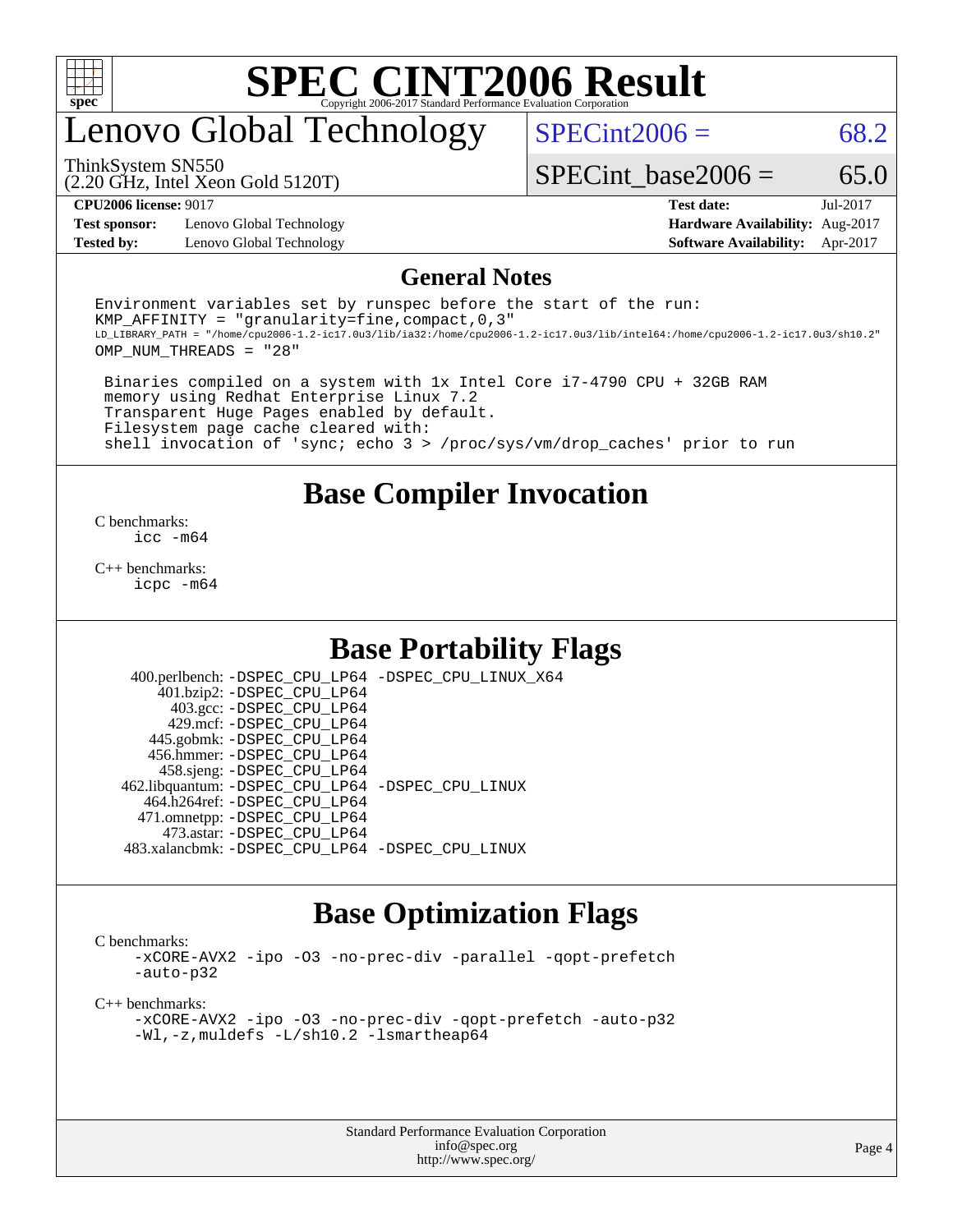

# enovo Global Technology

ThinkSystem SN550

 $SPECint2006 = 68.2$  $SPECint2006 = 68.2$ 

(2.20 GHz, Intel Xeon Gold 5120T)

SPECint base2006 =  $65.0$ 

**[Test sponsor:](http://www.spec.org/auto/cpu2006/Docs/result-fields.html#Testsponsor)** Lenovo Global Technology **[Hardware Availability:](http://www.spec.org/auto/cpu2006/Docs/result-fields.html#HardwareAvailability)** Aug-2017 **[Tested by:](http://www.spec.org/auto/cpu2006/Docs/result-fields.html#Testedby)** Lenovo Global Technology **[Software Availability:](http://www.spec.org/auto/cpu2006/Docs/result-fields.html#SoftwareAvailability)** Apr-2017

**[CPU2006 license:](http://www.spec.org/auto/cpu2006/Docs/result-fields.html#CPU2006license)** 9017 **[Test date:](http://www.spec.org/auto/cpu2006/Docs/result-fields.html#Testdate)** Jul-2017

### **[Base Other Flags](http://www.spec.org/auto/cpu2006/Docs/result-fields.html#BaseOtherFlags)**

[C benchmarks](http://www.spec.org/auto/cpu2006/Docs/result-fields.html#Cbenchmarks):

403.gcc: [-Dalloca=\\_alloca](http://www.spec.org/cpu2006/results/res2017q4/cpu2006-20170918-50084.flags.html#b403.gcc_baseEXTRA_CFLAGS_Dalloca_be3056838c12de2578596ca5467af7f3)

### **[Peak Compiler Invocation](http://www.spec.org/auto/cpu2006/Docs/result-fields.html#PeakCompilerInvocation)**

[C benchmarks \(except as noted below\)](http://www.spec.org/auto/cpu2006/Docs/result-fields.html#Cbenchmarksexceptasnotedbelow):

[icc -m64](http://www.spec.org/cpu2006/results/res2017q4/cpu2006-20170918-50084.flags.html#user_CCpeak_intel_icc_64bit_bda6cc9af1fdbb0edc3795bac97ada53)

400.perlbench: [icc -m32 -L/opt/intel/compilers\\_and\\_libraries\\_2017/linux/lib/ia32](http://www.spec.org/cpu2006/results/res2017q4/cpu2006-20170918-50084.flags.html#user_peakCCLD400_perlbench_intel_icc_c29f3ff5a7ed067b11e4ec10a03f03ae)

445.gobmk: [icc -m32 -L/opt/intel/compilers\\_and\\_libraries\\_2017/linux/lib/ia32](http://www.spec.org/cpu2006/results/res2017q4/cpu2006-20170918-50084.flags.html#user_peakCCLD445_gobmk_intel_icc_c29f3ff5a7ed067b11e4ec10a03f03ae)

[C++ benchmarks \(except as noted below\):](http://www.spec.org/auto/cpu2006/Docs/result-fields.html#CXXbenchmarksexceptasnotedbelow)

[icc -m32 -L/opt/intel/compilers\\_and\\_libraries\\_2017/linux/lib/ia32](http://www.spec.org/cpu2006/results/res2017q4/cpu2006-20170918-50084.flags.html#user_CXXpeak_intel_icc_c29f3ff5a7ed067b11e4ec10a03f03ae)

473.astar: [icpc -m64](http://www.spec.org/cpu2006/results/res2017q4/cpu2006-20170918-50084.flags.html#user_peakCXXLD473_astar_intel_icpc_64bit_fc66a5337ce925472a5c54ad6a0de310)

### **[Peak Portability Flags](http://www.spec.org/auto/cpu2006/Docs/result-fields.html#PeakPortabilityFlags)**

 400.perlbench: [-D\\_FILE\\_OFFSET\\_BITS=64](http://www.spec.org/cpu2006/results/res2017q4/cpu2006-20170918-50084.flags.html#user_peakPORTABILITY400_perlbench_file_offset_bits_64_438cf9856305ebd76870a2c6dc2689ab) [-DSPEC\\_CPU\\_LINUX\\_IA32](http://www.spec.org/cpu2006/results/res2017q4/cpu2006-20170918-50084.flags.html#b400.perlbench_peakCPORTABILITY_DSPEC_CPU_LINUX_IA32) 401.bzip2: [-DSPEC\\_CPU\\_LP64](http://www.spec.org/cpu2006/results/res2017q4/cpu2006-20170918-50084.flags.html#suite_peakPORTABILITY401_bzip2_DSPEC_CPU_LP64) 403.gcc: [-DSPEC\\_CPU\\_LP64](http://www.spec.org/cpu2006/results/res2017q4/cpu2006-20170918-50084.flags.html#suite_peakPORTABILITY403_gcc_DSPEC_CPU_LP64) 429.mcf: [-DSPEC\\_CPU\\_LP64](http://www.spec.org/cpu2006/results/res2017q4/cpu2006-20170918-50084.flags.html#suite_peakPORTABILITY429_mcf_DSPEC_CPU_LP64) 445.gobmk: [-D\\_FILE\\_OFFSET\\_BITS=64](http://www.spec.org/cpu2006/results/res2017q4/cpu2006-20170918-50084.flags.html#user_peakPORTABILITY445_gobmk_file_offset_bits_64_438cf9856305ebd76870a2c6dc2689ab) 456.hmmer: [-DSPEC\\_CPU\\_LP64](http://www.spec.org/cpu2006/results/res2017q4/cpu2006-20170918-50084.flags.html#suite_peakPORTABILITY456_hmmer_DSPEC_CPU_LP64) 458.sjeng: [-DSPEC\\_CPU\\_LP64](http://www.spec.org/cpu2006/results/res2017q4/cpu2006-20170918-50084.flags.html#suite_peakPORTABILITY458_sjeng_DSPEC_CPU_LP64) 462.libquantum: [-DSPEC\\_CPU\\_LP64](http://www.spec.org/cpu2006/results/res2017q4/cpu2006-20170918-50084.flags.html#suite_peakPORTABILITY462_libquantum_DSPEC_CPU_LP64) [-DSPEC\\_CPU\\_LINUX](http://www.spec.org/cpu2006/results/res2017q4/cpu2006-20170918-50084.flags.html#b462.libquantum_peakCPORTABILITY_DSPEC_CPU_LINUX) 464.h264ref: [-DSPEC\\_CPU\\_LP64](http://www.spec.org/cpu2006/results/res2017q4/cpu2006-20170918-50084.flags.html#suite_peakPORTABILITY464_h264ref_DSPEC_CPU_LP64) 471.omnetpp: [-D\\_FILE\\_OFFSET\\_BITS=64](http://www.spec.org/cpu2006/results/res2017q4/cpu2006-20170918-50084.flags.html#user_peakPORTABILITY471_omnetpp_file_offset_bits_64_438cf9856305ebd76870a2c6dc2689ab) 473.astar: [-DSPEC\\_CPU\\_LP64](http://www.spec.org/cpu2006/results/res2017q4/cpu2006-20170918-50084.flags.html#suite_peakPORTABILITY473_astar_DSPEC_CPU_LP64) 483.xalancbmk: [-D\\_FILE\\_OFFSET\\_BITS=64](http://www.spec.org/cpu2006/results/res2017q4/cpu2006-20170918-50084.flags.html#user_peakPORTABILITY483_xalancbmk_file_offset_bits_64_438cf9856305ebd76870a2c6dc2689ab) [-DSPEC\\_CPU\\_LINUX](http://www.spec.org/cpu2006/results/res2017q4/cpu2006-20170918-50084.flags.html#b483.xalancbmk_peakCXXPORTABILITY_DSPEC_CPU_LINUX)

### **[Peak Optimization Flags](http://www.spec.org/auto/cpu2006/Docs/result-fields.html#PeakOptimizationFlags)**

[C benchmarks](http://www.spec.org/auto/cpu2006/Docs/result-fields.html#Cbenchmarks):

 400.perlbench: [-prof-gen](http://www.spec.org/cpu2006/results/res2017q4/cpu2006-20170918-50084.flags.html#user_peakPASS1_CFLAGSPASS1_LDCFLAGS400_perlbench_prof_gen_e43856698f6ca7b7e442dfd80e94a8fc)(pass 1) [-prof-use](http://www.spec.org/cpu2006/results/res2017q4/cpu2006-20170918-50084.flags.html#user_peakPASS2_CFLAGSPASS2_LDCFLAGS400_perlbench_prof_use_bccf7792157ff70d64e32fe3e1250b55)(pass 2) [-xCORE-AVX2](http://www.spec.org/cpu2006/results/res2017q4/cpu2006-20170918-50084.flags.html#user_peakPASS2_CFLAGSPASS2_LDCFLAGS400_perlbench_f-xCORE-AVX2)(pass 2) [-par-num-threads=1](http://www.spec.org/cpu2006/results/res2017q4/cpu2006-20170918-50084.flags.html#user_peakPASS1_CFLAGSPASS1_LDCFLAGS400_perlbench_par_num_threads_786a6ff141b4e9e90432e998842df6c2)(pass 1) [-ipo](http://www.spec.org/cpu2006/results/res2017q4/cpu2006-20170918-50084.flags.html#user_peakPASS2_CFLAGSPASS2_LDCFLAGS400_perlbench_f-ipo)(pass 2) [-O3](http://www.spec.org/cpu2006/results/res2017q4/cpu2006-20170918-50084.flags.html#user_peakPASS2_CFLAGSPASS2_LDCFLAGS400_perlbench_f-O3)(pass 2) [-no-prec-div](http://www.spec.org/cpu2006/results/res2017q4/cpu2006-20170918-50084.flags.html#user_peakPASS2_CFLAGSPASS2_LDCFLAGS400_perlbench_f-no-prec-div)(pass 2) [-qopt-prefetch](http://www.spec.org/cpu2006/results/res2017q4/cpu2006-20170918-50084.flags.html#user_peakCOPTIMIZE400_perlbench_f-qopt-prefetch)

 401.bzip2: [-prof-gen](http://www.spec.org/cpu2006/results/res2017q4/cpu2006-20170918-50084.flags.html#user_peakPASS1_CFLAGSPASS1_LDCFLAGS401_bzip2_prof_gen_e43856698f6ca7b7e442dfd80e94a8fc)(pass 1) [-prof-use](http://www.spec.org/cpu2006/results/res2017q4/cpu2006-20170918-50084.flags.html#user_peakPASS2_CFLAGSPASS2_LDCFLAGS401_bzip2_prof_use_bccf7792157ff70d64e32fe3e1250b55)(pass 2) [-xCORE-AVX2](http://www.spec.org/cpu2006/results/res2017q4/cpu2006-20170918-50084.flags.html#user_peakPASS2_CFLAGSPASS2_LDCFLAGS401_bzip2_f-xCORE-AVX2)(pass 2)  $-par-num-threads=1(pass 1) -ipo(pass 2) -O3(pass 2)$  $-par-num-threads=1(pass 1) -ipo(pass 2) -O3(pass 2)$  $-par-num-threads=1(pass 1) -ipo(pass 2) -O3(pass 2)$  $-par-num-threads=1(pass 1) -ipo(pass 2) -O3(pass 2)$  $-par-num-threads=1(pass 1) -ipo(pass 2) -O3(pass 2)$  $-par-num-threads=1(pass 1) -ipo(pass 2) -O3(pass 2)$ [-no-prec-div](http://www.spec.org/cpu2006/results/res2017q4/cpu2006-20170918-50084.flags.html#user_peakCOPTIMIZEPASS2_CFLAGSPASS2_LDCFLAGS401_bzip2_f-no-prec-div) [-auto-ilp32](http://www.spec.org/cpu2006/results/res2017q4/cpu2006-20170918-50084.flags.html#user_peakCOPTIMIZE401_bzip2_f-auto-ilp32) [-qopt-prefetch](http://www.spec.org/cpu2006/results/res2017q4/cpu2006-20170918-50084.flags.html#user_peakCOPTIMIZE401_bzip2_f-qopt-prefetch)

Continued on next page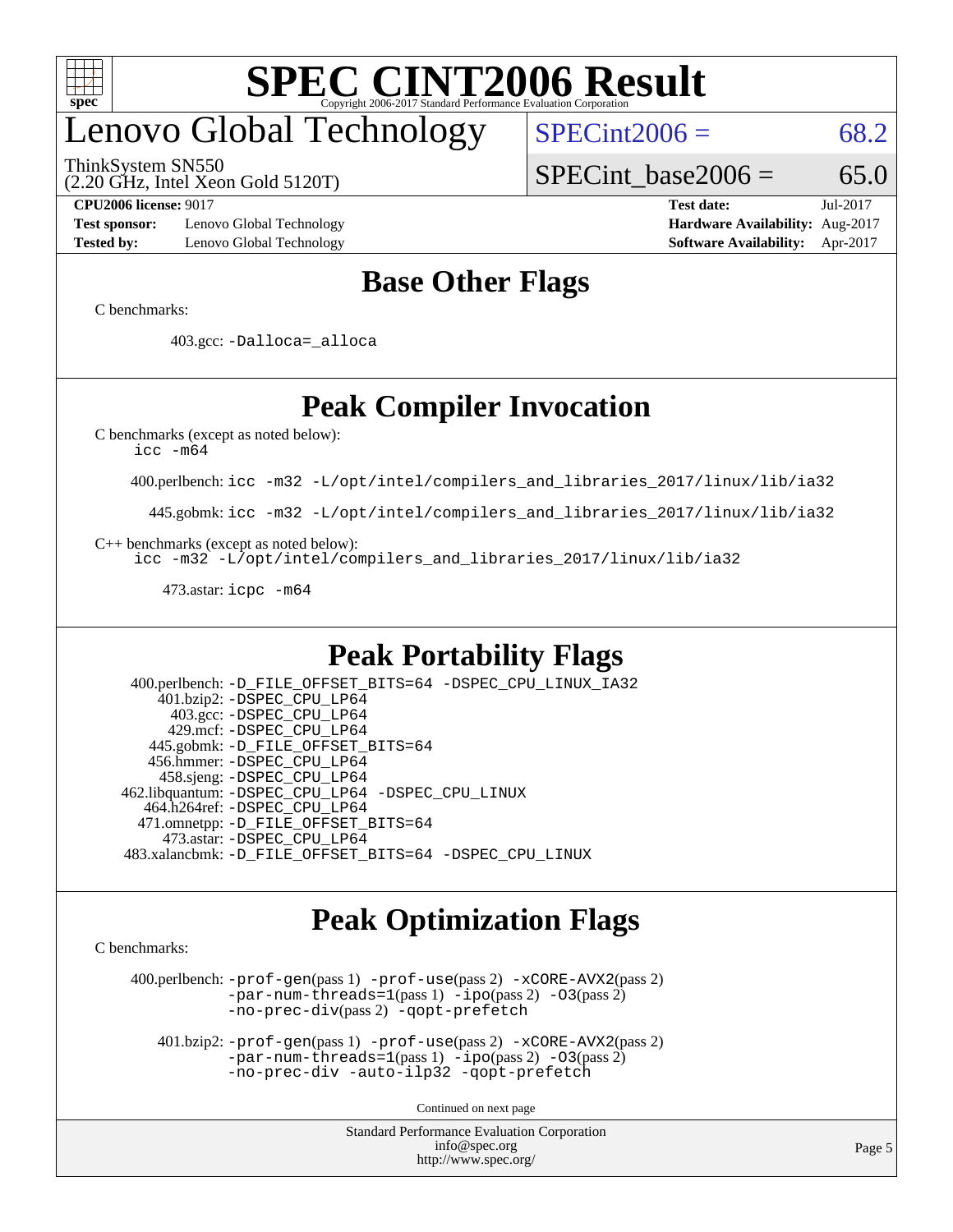

### enovo Global Technology

ThinkSystem SN550

 $SPECint2006 = 68.2$  $SPECint2006 = 68.2$ 

(2.20 GHz, Intel Xeon Gold 5120T)

[SPECint\\_base2006 =](http://www.spec.org/auto/cpu2006/Docs/result-fields.html#SPECintbase2006)  $65.0$ 

**[Test sponsor:](http://www.spec.org/auto/cpu2006/Docs/result-fields.html#Testsponsor)** Lenovo Global Technology **[Hardware Availability:](http://www.spec.org/auto/cpu2006/Docs/result-fields.html#HardwareAvailability)** Aug-2017 **[Tested by:](http://www.spec.org/auto/cpu2006/Docs/result-fields.html#Testedby)** Lenovo Global Technology **[Software Availability:](http://www.spec.org/auto/cpu2006/Docs/result-fields.html#SoftwareAvailability)** Apr-2017

**[CPU2006 license:](http://www.spec.org/auto/cpu2006/Docs/result-fields.html#CPU2006license)** 9017 **[Test date:](http://www.spec.org/auto/cpu2006/Docs/result-fields.html#Testdate)** Jul-2017

### **[Peak Optimization Flags \(Continued\)](http://www.spec.org/auto/cpu2006/Docs/result-fields.html#PeakOptimizationFlags)**

|                      | $403.\text{sec}: -x \text{CORE-AVX2}$ -ipo -03 -no-prec-div -inline-calloc<br>-gopt-malloc-options=3 -auto-ilp32                                                                                                                                   |
|----------------------|----------------------------------------------------------------------------------------------------------------------------------------------------------------------------------------------------------------------------------------------------|
|                      | 429.mcf: -xCORE-AVX2 -ipo -03 -no-prec-div -parallel<br>-gopt-prefetch -auto-p32                                                                                                                                                                   |
|                      | 445.gobmk: -prof-gen(pass 1) -prof-use(pass 2) -xCORE-AVX2(pass 2)<br>$-par-num-threads=1(pass 1) -ipo(pass 2) -03(pass 2)$<br>$-no\text{-}prec\text{-div}(pass 2)$                                                                                |
|                      | $456.$ hmmer: basepeak = yes                                                                                                                                                                                                                       |
|                      | $458 \text{.}$ sjeng: $-\text{prof-gen(pass 1)} - \text{prof-use(pass 2)} - \text{xCORE-AVX2(pass 2)}$<br>$-par-num-threads=1(pass 1) -ipo(pass 2) -03(pass 2)$<br>-no-prec-div(pass 2) -unroll4                                                   |
|                      | $462$ .libquantum: basepeak = yes                                                                                                                                                                                                                  |
|                      | $464.h264 \text{ref}$ : basepeak = yes                                                                                                                                                                                                             |
| $C_{++}$ benchmarks: |                                                                                                                                                                                                                                                    |
|                      | 471.omnetpp: $-$ prof $-$ gen(pass 1) $-$ prof $-$ use(pass 2) $-$ xCORE $-$ AVX2(pass 2)<br>$-par-num-threads=1(pass 1) -ipo(pass 2) -03(pass 2)$<br>-no-prec-div(pass 2) -qopt-ra-region-strategy=block<br>-Wl,-z, muldefs -L/sh10.2 -lsmartheap |
|                      | 473.astar: -xCORE-AVX2 -ipo -03 -no-prec-div -qopt-prefetch<br>$-$ auto-p32 -Wl,-z, muldefs -L/sh10.2 -lsmartheap64                                                                                                                                |
|                      | 483.xalancbmk: -xCORE-AVX2 -ipo -03 -no-prec-div -qopt-prefetch<br>-Wl,-z, muldefs -L/sh10.2 -lsmartheap                                                                                                                                           |

### **[Peak Other Flags](http://www.spec.org/auto/cpu2006/Docs/result-fields.html#PeakOtherFlags)**

[C benchmarks](http://www.spec.org/auto/cpu2006/Docs/result-fields.html#Cbenchmarks):

403.gcc: [-Dalloca=\\_alloca](http://www.spec.org/cpu2006/results/res2017q4/cpu2006-20170918-50084.flags.html#b403.gcc_peakEXTRA_CFLAGS_Dalloca_be3056838c12de2578596ca5467af7f3)

The flags files that were used to format this result can be browsed at <http://www.spec.org/cpu2006/flags/Intel-ic17.0-official-linux64-revF.html> <http://www.spec.org/cpu2006/flags/Lenovo-Platform-Flags-V1.2-SKL-C.20171004.html>

You can also download the XML flags sources by saving the following links:

<http://www.spec.org/cpu2006/flags/Intel-ic17.0-official-linux64-revF.xml> <http://www.spec.org/cpu2006/flags/Lenovo-Platform-Flags-V1.2-SKL-C.20171004.xml>